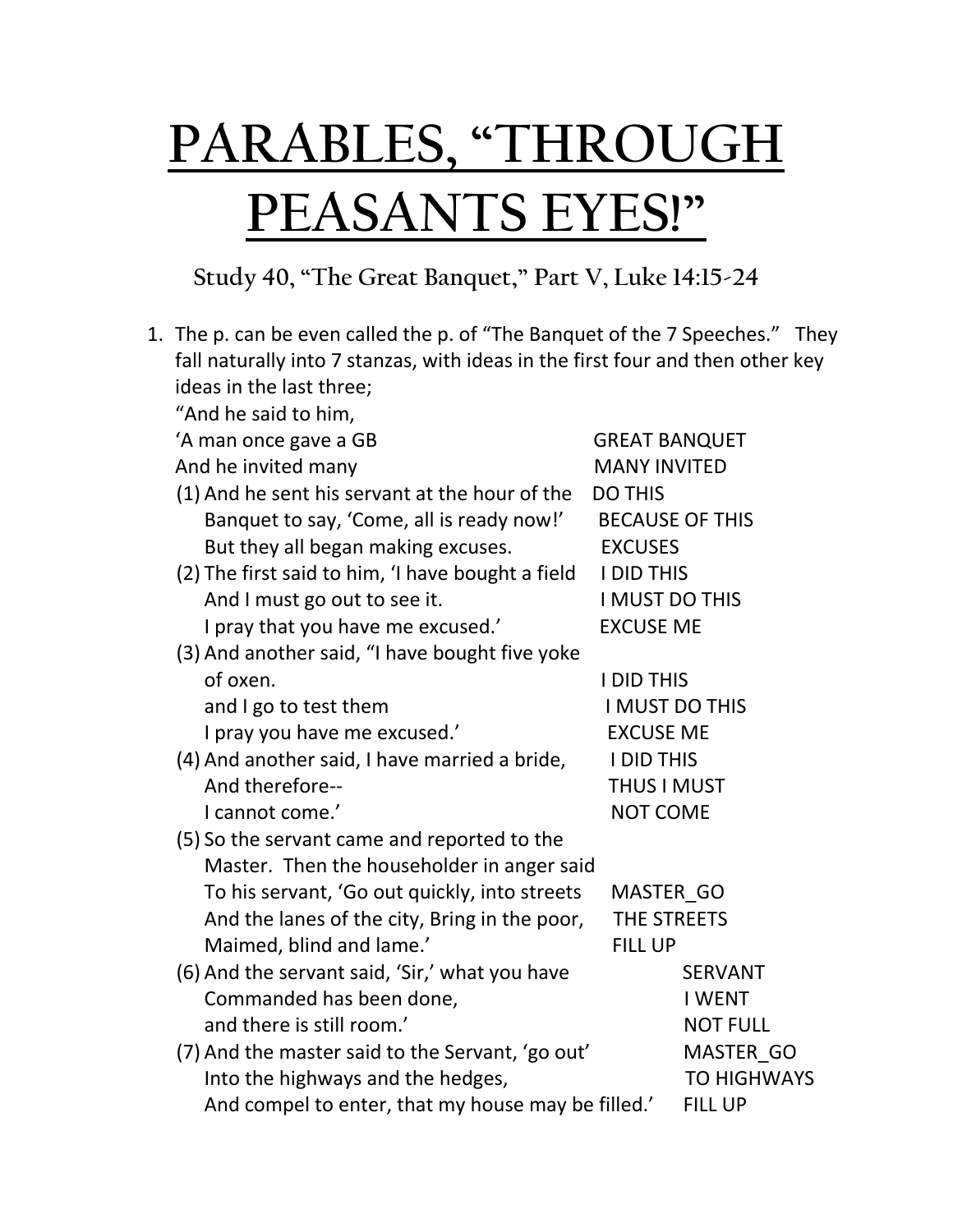For I tell you (plural) None of those men who were invited THOSE INVITED Shall taste my banquet MY BANQUET to enjoy it must come in. They cannot have the portions sent out for them to enjoy while they busy themselves with other things."

2. With these theological implications in mind, we return to the text.

## **STANZA FIVE\_\_THE OUTCAST'S INVITATION:**

 'So the servant came and reported to the Master. Then the householder in anger said To his servant, 'Go out quickly, into streets MASTER\_GO And the lanes of the city, Bring in the poor, THE STREETS Maimed, blind and lame.' FILL UP

The host's anger is natural—he has been publicly insulted. But his response is grace, not vengeance. He turns to invite the outcasts of the village. These poor, maimed, blind and lame are from the city. They are part of the community, although ostracized from the community life. Clearly these categories symbolize the outcasts of Israel that were attracted to and welcomed by Jesus.

- 3. We noted above that the Qumran community anticipated a rejection from the messianic banquet of everyone who was "smitten in the flesh…or lame or blind." For centuries commentators have observed that the poor are not invited to banquets, the maimed to not get married, the blind do not go out to examine fields and the lame do not test oxen. The word, "poor" in Biblical literature often has the theological overtones meaning, humble and pious. Let's look us Isaiah 66:2 and Matthew 5:3. Whether or not such meanings are intended here, we cannot determine, but it is clear that there is a radical reversal. The original guests (assuming to be worthy peers of the host) refuse to respond to the good news that the GB is ready. They are confident that the banquet cannot proceed without them and the entire event will thus be a humiliating defeat for the host. But not so unworthy guests are invited. The host isn't indebted socially in the poor, the maimed, blind, & lame, and they won't be able to respond in kind.
- 4. His offer is what we have described elsewhere as an "unexpected visible demonstration of love in humiliation." (Bailey). The dramatic, visible nature of the demonstration is clear. It is unexpected and breaks in upon the new groups of undeserving guests as a stunning surprise. The host may anticipate suffering since the original guests will be infuriated that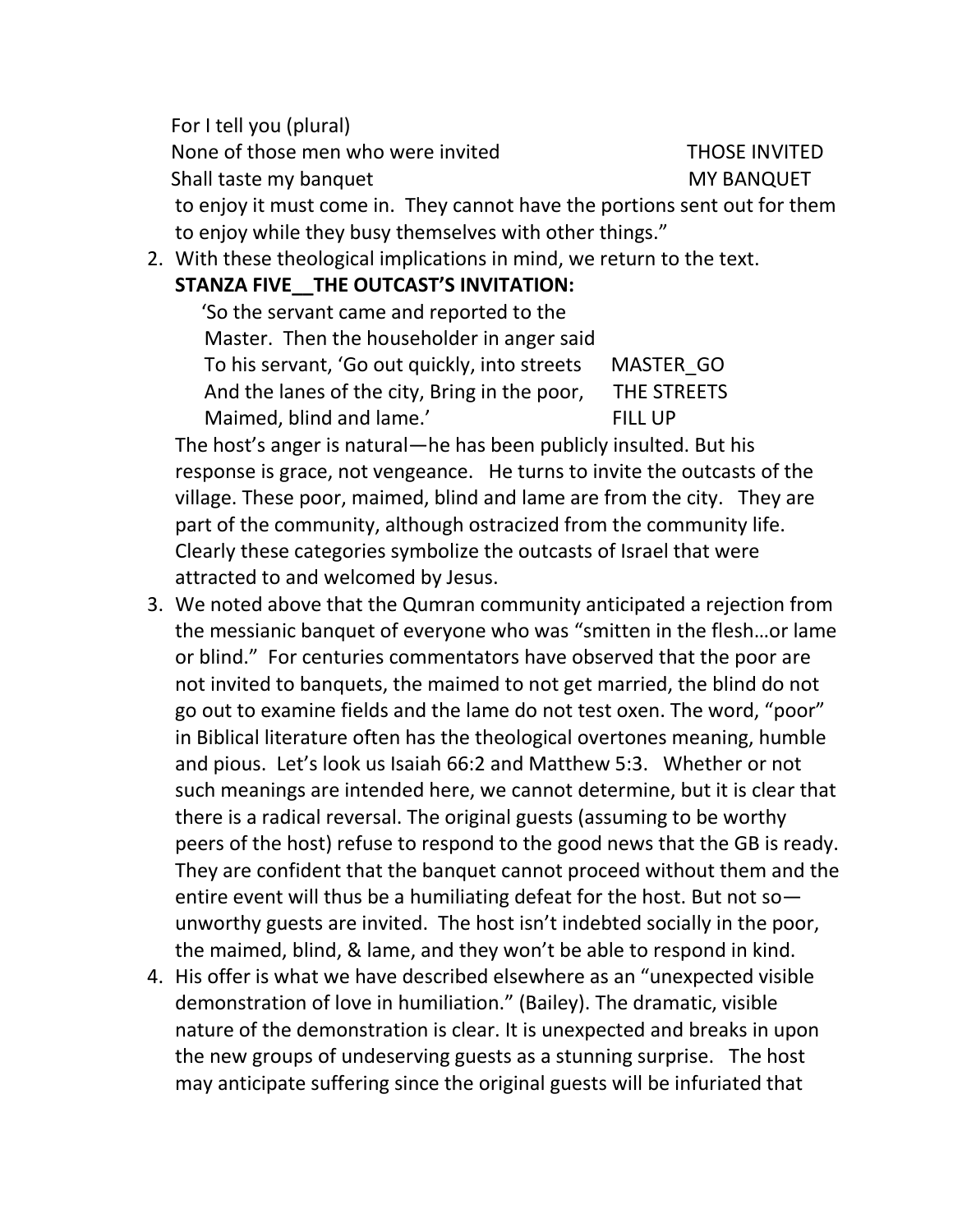their attempt to abort the banquet has failed, and they will taunt the host as one who is unable to put together a banquet w/o bringing in 'this riffraff.' See Luke 15:2. "This man receives sinners and eats with them." Again as in the case of the Prodigal Son, the unexpected visible demonstration of love in suffering points to and foreshadows the cross and demonstrates in dramatic part of its meaning. The offer to the 'outcasts of Israel,' is and offer of costly grace. This offer, the p. is accepted. The last two stanzas round out the final scene.

**5. STANZA 6\_\_STILL ROOM:** 

| And the servant said, 'Sir,' what you have | <b>SERVANT</b>  |
|--------------------------------------------|-----------------|
| Commanded has been done,                   | I WFNT          |
| and there is still room.'                  | <b>NOT FULL</b> |

- 6. As we noted, the unworthy guests were from the city and thus a part of the community. Now, however, the servant is sent out into the 'the highways and the hedges' to bring in people from the town. The 'highways' are the well traveled roads. But much of the inter village traffic moves on narrow paths. Marshall understands the 'hedges' to be 'fences' along which beggars might rest for protection. Beggars are found in villages and cities where large concentrations of people live. Furthermore, there is no hint that this last group of guests are themselves out casts from their society. They are from beyond the host's community and that is all we know about them. There is a general agreement among contemporary scholars that this latter invitation symbolically represents an outreach to gentiles, and Luke understands it in this fashion. (Manson). However, some contend that such an outreach to the gentiles was not envisioned by Jesus and this is an expansion of the p. by the early Christian Church. "in a situation demanding missionary activity." (Jeremias). To this question, we briefly turn. Hunter has written, "We are entitled to regard this mission to the 'highways and hedges,' in Luke 14:23 as a secondary feature if we can show that Jesus never envisaged a Gentile mission."
- 7. We would rather accept the burden of proof and ask if there is any material in Luke regarding the gentile mission that can most reasonably be traced to Jesus of Nazareth. The quest for an answer can certainly start with the p. under discussion. We have noted in Isaiah 25:6-9, a crucial text for the clear understanding of this p. There the inclusion of the gentiles in the GB of God is clearly set forth. One would then expect to find a similar inclusion of the gentiles in Jesus' banquet p. . When it occurs, (Given the